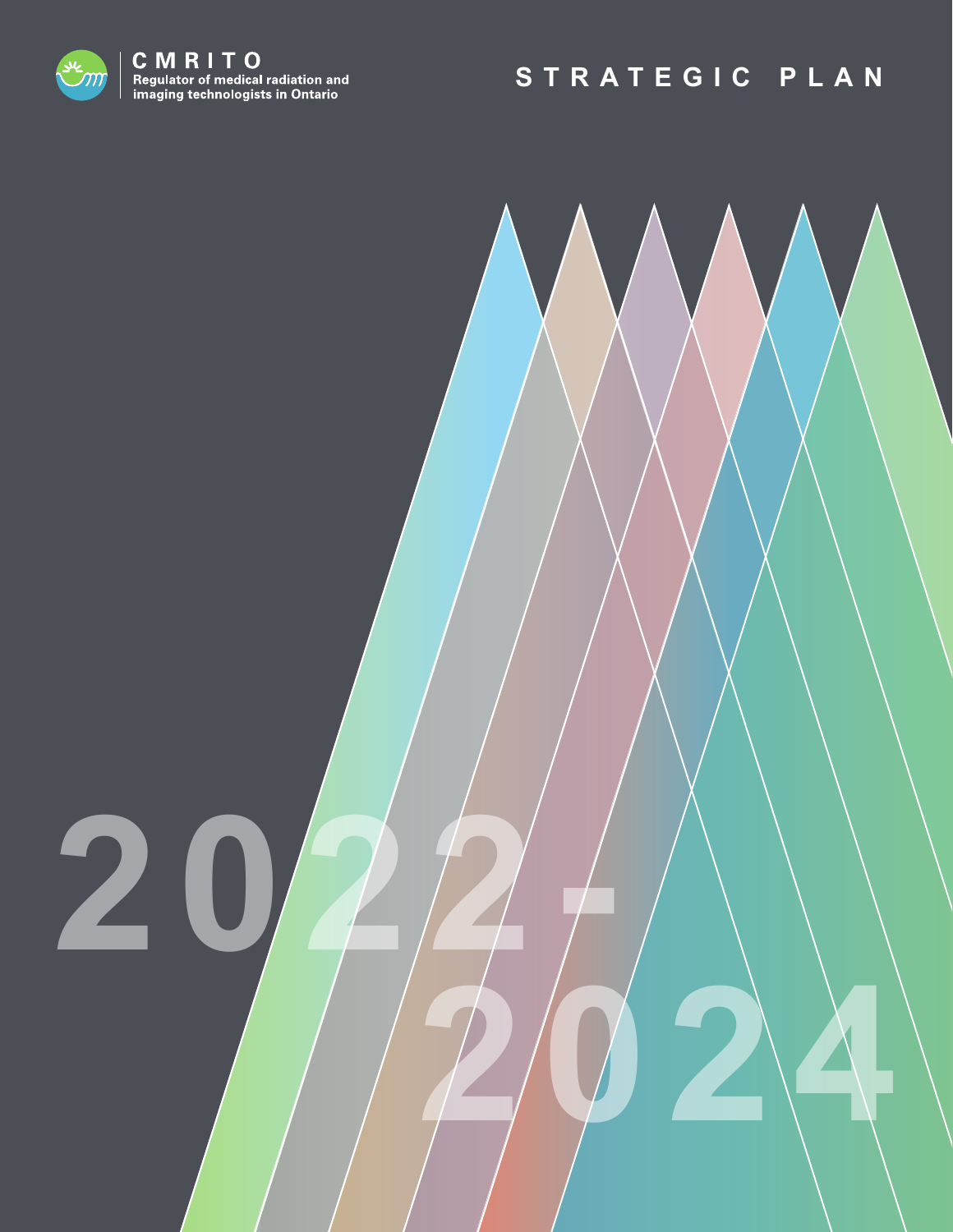# **TABLE OF CONTENTS**

- **1 INTRODUCTION**
- **CMRITO'S ROLE**
- **GOVERNANCE**
- **THIS PLAN**
- **OUR MISSION, VISION AND VALUES**
- **OUR GOALS**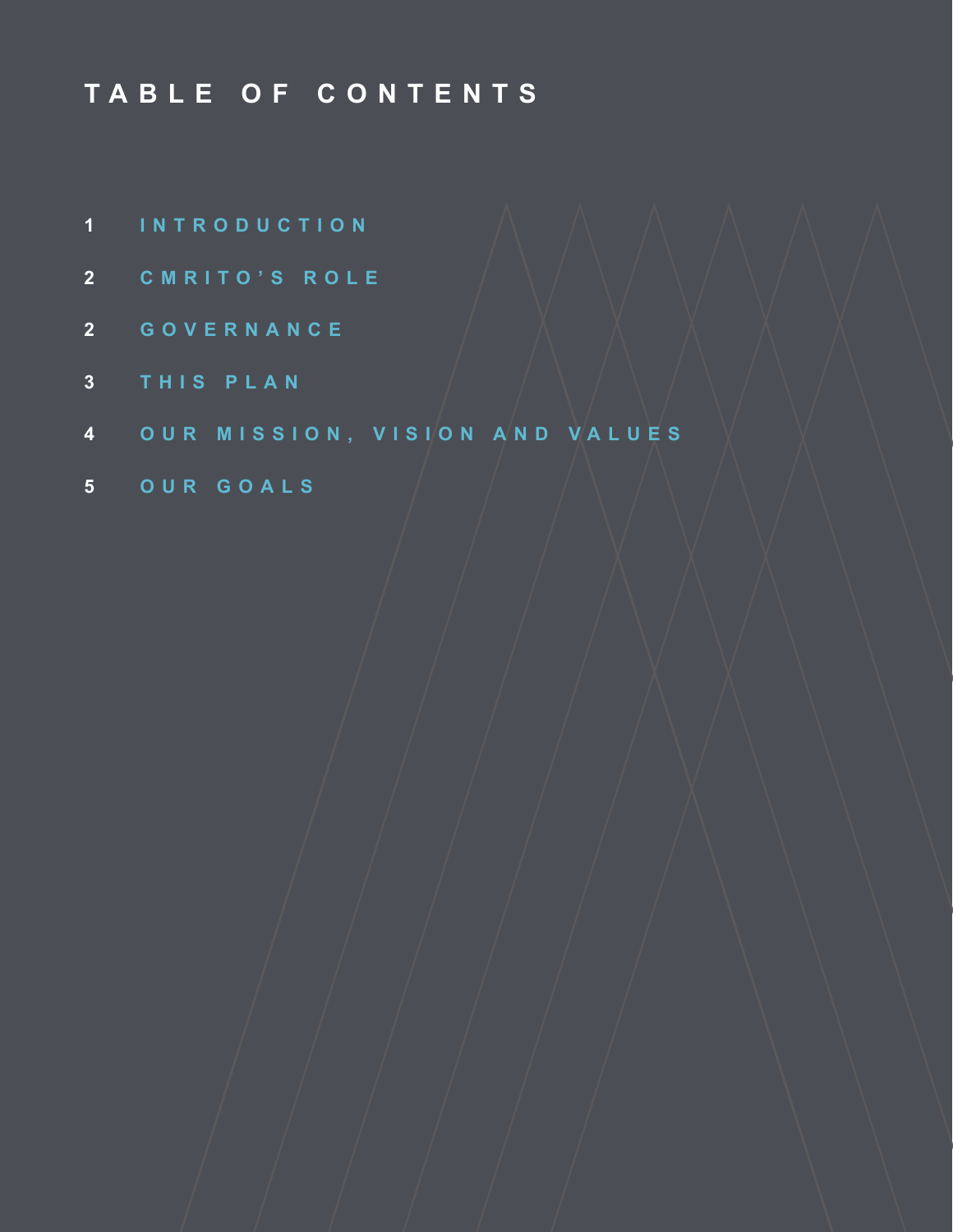#### **INTRODUCTION**

We are pleased to share the 2022-2024 Strategic Plan of the College of Medical Radiation and Imaging Technologists of Ontario (CMRITO).

As Ontario's health care system evolves and recovers from the unprecedented global pandemic that stretched the system and health care professionals to the limit, there is a greater focus on the patient, access to services, the pursuit of optimal value for health care dollars, and improved delivery of quality health services. Further, the field of medical radiation and imaging technology is advancing as new and innovative technologies are introduced. In light of these developments, medical radiation and imaging technologists (MRITs) can expect to experience considerable change in their workplace environment and be called on to adapt and respond to the evolving health care landscape.

The 2022-2024 Strategic Plan reaffirms our commitment to meeting our public protection mandate. Health regulatory colleges, including the CMRITO, are a key part of the health care system in Ontario and are charged with ensuring safe and effective patient care. In turn, regulated health professionals are accountable to their health regulatory colleges for the quality of care they provide to patients.

This plan presents the College's blueprint for the next three years. During this time, we will focus our efforts on three strategic goals. Guided by our mission, vision and values, we will support the continuing competence of MRITs in the delivery of safe and effective services in this rapidly changing environment. We will apply evolving regulatory practices to enhance public protection and strengthen the work we do with our valued partners, both in fulfilling our important regulatory role and serving as a trusted resource.

We look forward to meeting the challenges set out in this Strategic Plan.



**Sandra Willson,** MRT(N) President



**Linda Gough,** MRT(R), MPA Registrar & CEO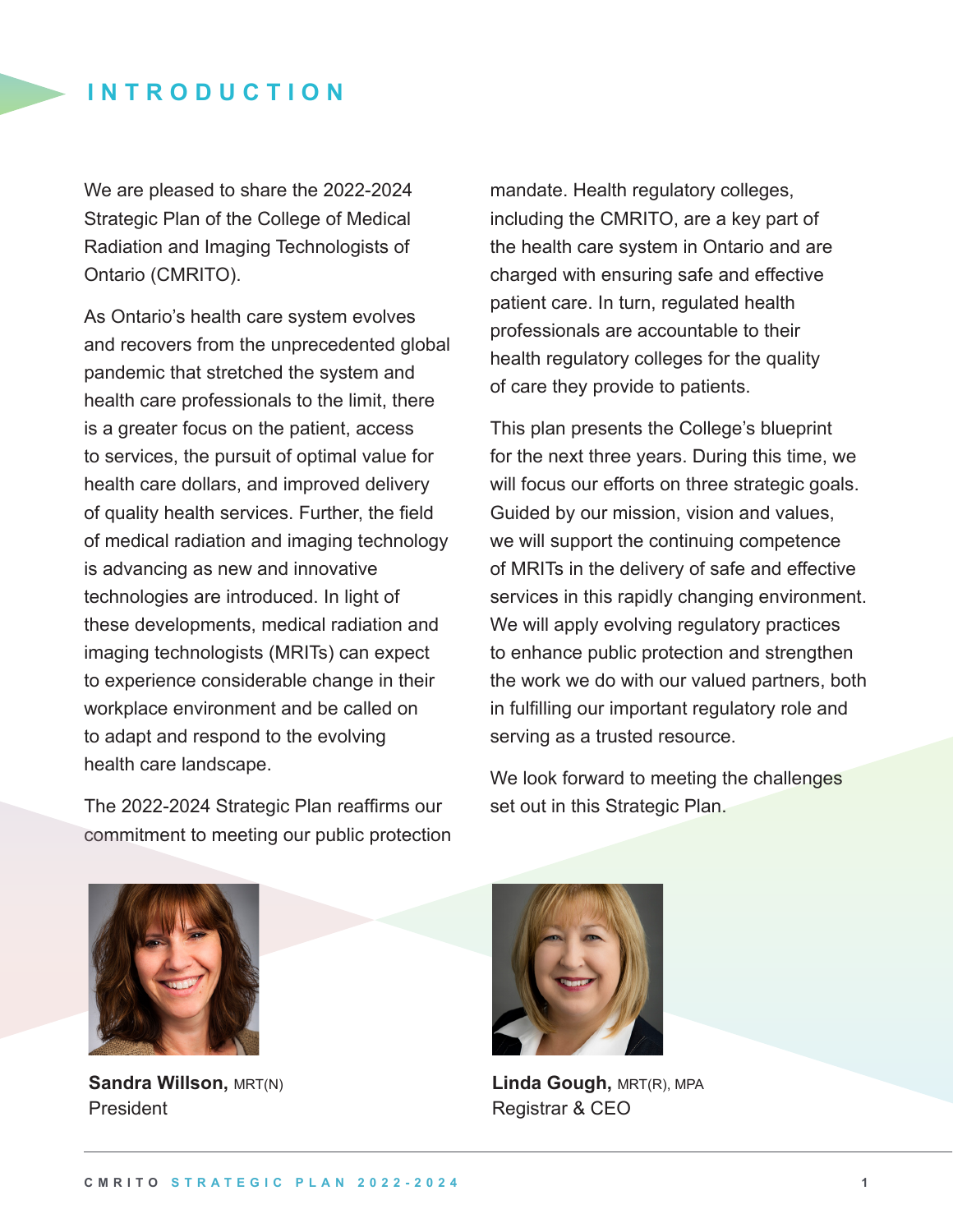### **CMRITO'S ROLE**

The College of Medical Radiation and Imaging Technologists of Ontario regulates medical radiation and imaging technologists in five specialties: radiography, radiation therapy, nuclear medicine, magnetic resonance and diagnostic medical sonography. In Ontario, regulated health professions are governed under the *Regulated Health Professions Act, 1991* (RHPA) and health profession Acts (for the CMRITO, the *Medical Radiation and Imaging Technology Act, 2017*). This legislative framework establishes health regulatory colleges, which regulate the professions in the public interest. Health regulatory colleges are responsible for ensuring that regulated health professionals provide health services in a safe, effective and ethical manner. CMRITO does this by ensuring that MRITs are competent to practice and are practising professionally. Schedule 2 to the RHPA, the Health Professions Procedural Code, sets out requirements that ensure that health professional regulation in Ontario is transparent, objective, impartial and fair for those seeking to become regulated health professionals, for the regulated health professionals who are governed by the health regulatory colleges, and in particular, for patients and members of the public.

CMRITO's powers and duties derive from this legislative framework. The CMRITO Council recognizes these obligations as the central mandate of the organization.

### **G O V E R N A N C E**

The Council is the governing body of the CMRITO, and is made up of both members of the public, who are appointed by the provincial government, and members of the profession who are elected or appointed from the membership. In addition to the Council, the CMRITO has a number of statutory and non-statutory committees to manage the regulatory activities of the College. The committees are composed of public and professional Council members, and non-Council professional members, who are appointed by the CMRITO Council.

The Council, its committees and management are committed to serve and protect the public interest through progressive, future-focused governance and regulatory oversight processes.

> Health regulatory colleges are responsible for ensuring that regulated health professionals provide health services in a safe, effective and ethical manner. CMRITO does this by ensuring that MRITs are competent to practice and are practising professionally.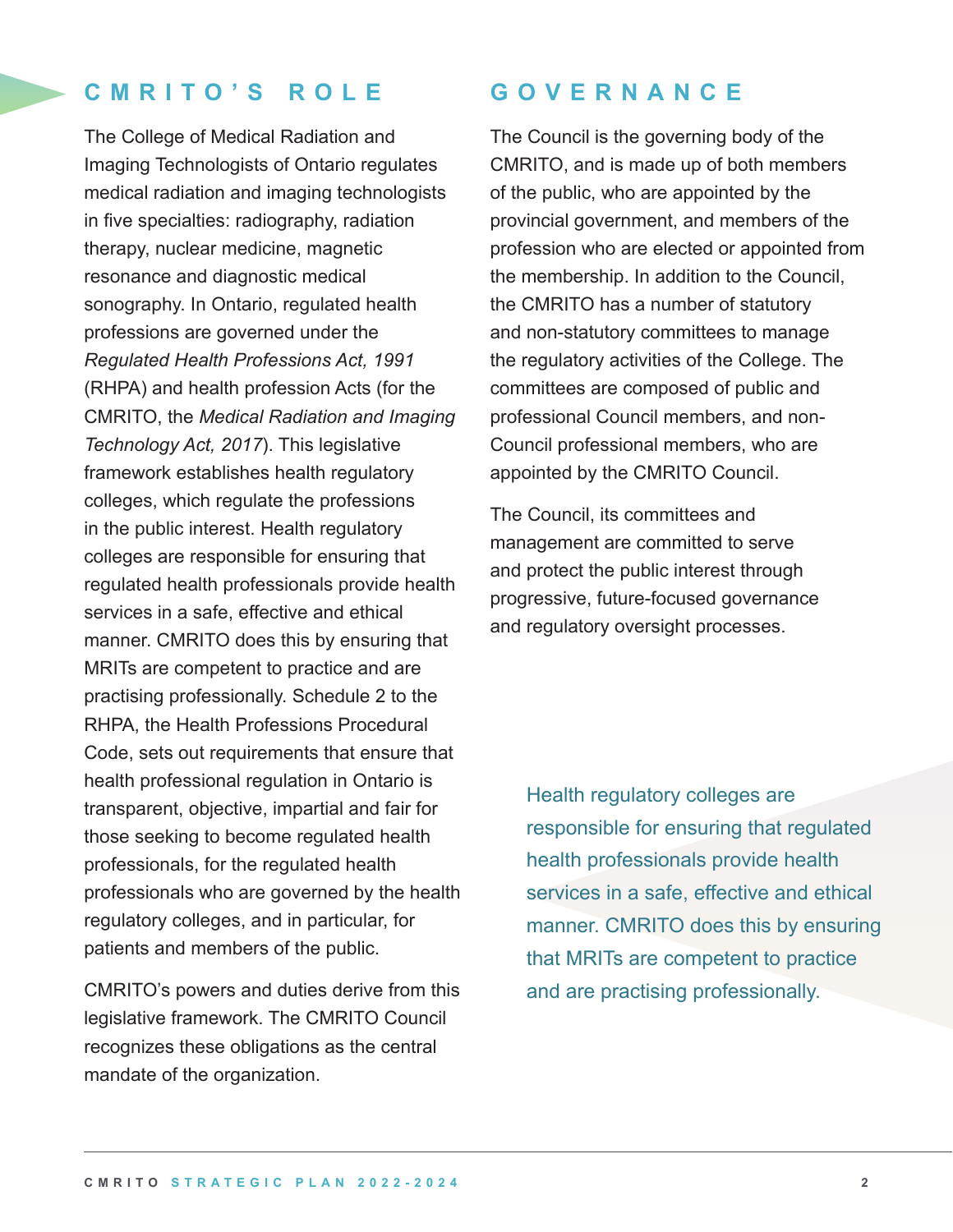### **T H I S P L A N**

Through the execution of the 2017-2021 Strategic Plan, CMRITO made substantial advancements in innovating and enhancing our regulation in the public interest. Not least of these accomplishments included the regulation of diagnostic medical sonography and new legislation that changed our name to be more reflective of all of the five specialties we now regulate. These successes demonstrate that the CMRITO is an effective, responsive and collaborative regulator committed to public protection.

In the fall of 2021, the Council and senior staff met virtually a number of times to reflect on the current regulatory and health care environment, and to review the CMRITO's mission, vision and values. This Strategic Plan recognizes the challenges facing the health care system and medical radiation and imaging technologists after two years of unprecedented strain and overwhelming demands resulting from the COVID-19 pandemic. There are many changes still unfolding as public health restrictions are reduced, and expectations for a more equitable, diverse and inclusive society in all areas emerge.

The CMRITO Council is committed to executing this plan and achieving the goals set out in this foundational document. The Council has directed staff to develop annual operating plans articulating strategies and tactics to implement the plan's strategic goals and objectives. Building on a base of sound regulatory processes, these goals have been set by Council because they are primary to the advancement of the CMRITO's mandate for the years 2022-2024 and identify the critical success factors that must be achieved over this period.

The Council has directed staff to develop annual operating plans articulating strategies and tactics to implement the plan's strategic goals and objectives.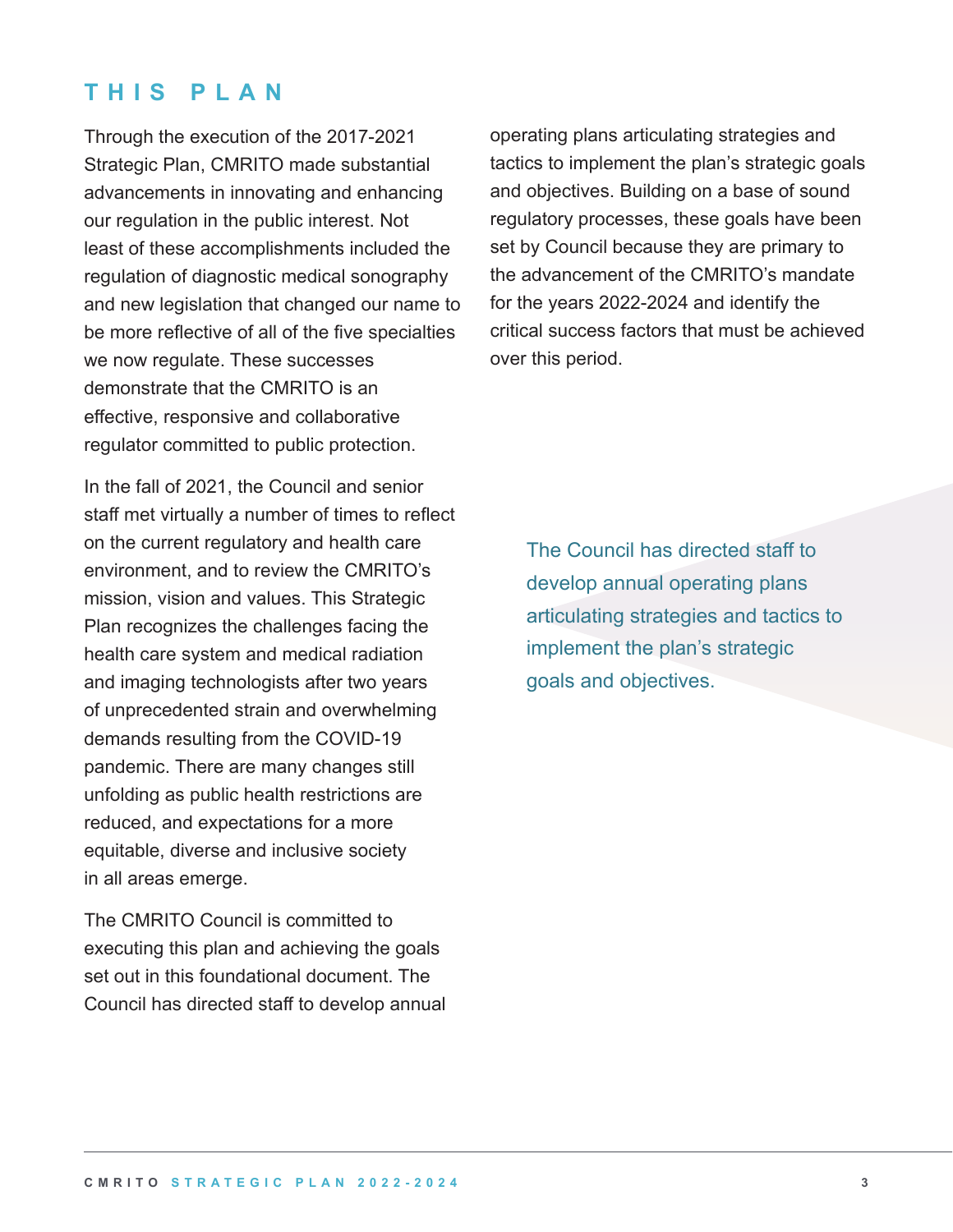### **MISSION**

The mission of the CMRITO is to regulate the profession of medical radiation and imaging technology to serve and protect the public interest.

### **VISION**

CMRITO is an effective and collaborative regulator committed to transparency, equity, diversity and inclusion.

### **VALUES**

CMRITO's values shape the organizational culture and are demonstrated in our decisionmaking and actions:

- Integrity
- Equity, Diversity and Inclusion
- Trustworthiness
- Transparency
- Professionalism
- Respect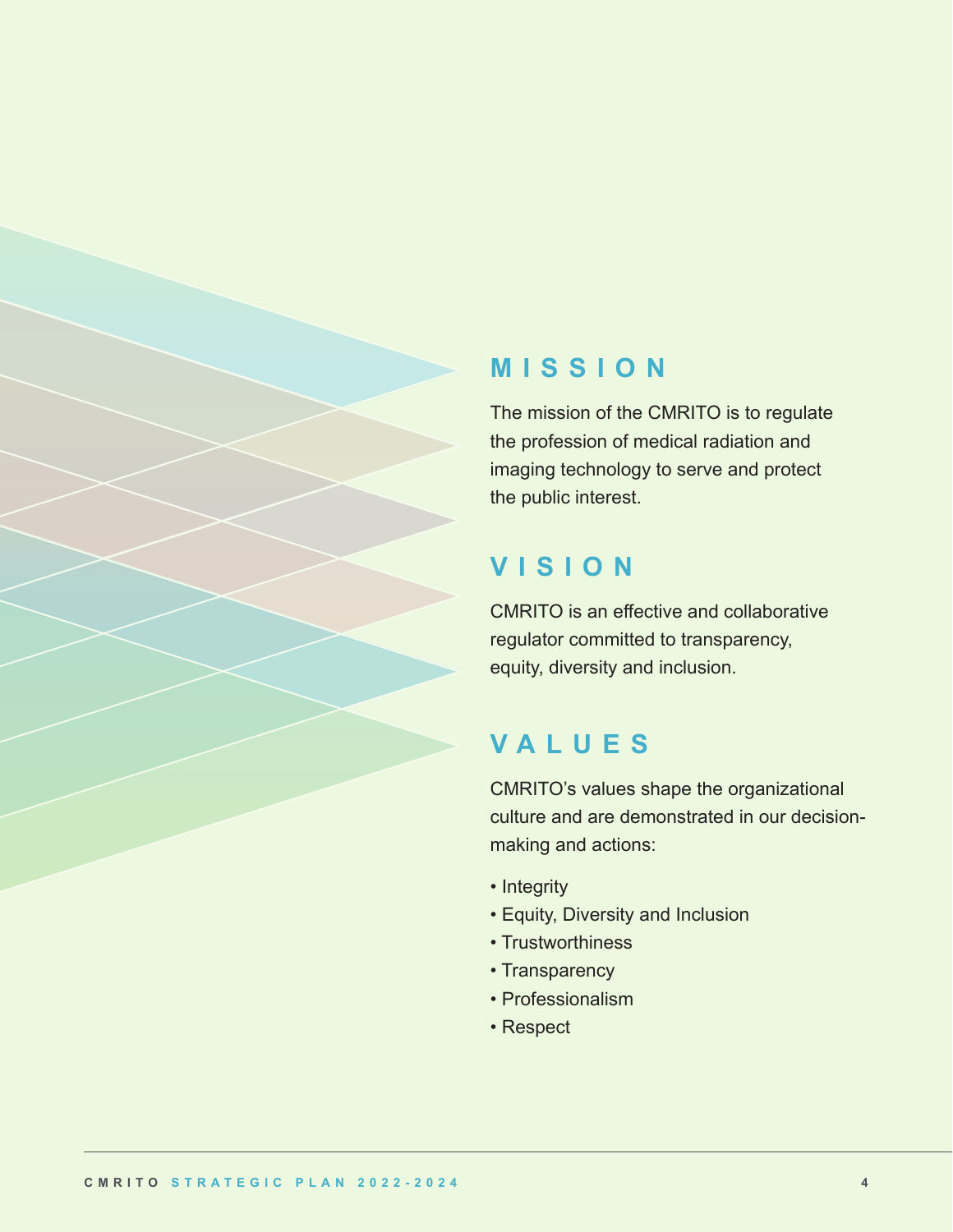

## **GOAL**

**Actively monitor, evaluate and apply evolving regulatory practices to enhance public protection.**

We will accomplish this by:

- reviewing our existing programs and practices to ensure that they support equity, diversity, and inclusion
- refining our Quality Assurance Program as necessary to best support medical radiation and imaging technologists in providing safe and effective patient care

# **GOAL**

**Maximize the impact of our communications to support our mission, mandate and strategic objectives.**

We will accomplish this by:

- developing educational strategies to support registrant compliance with standards and guidelines
- developing targeted communications campaigns in conjunction with risk



# **GOAL**

**Increase organizational capacity to anticipate and respond to external forces and future challenges with awareness, flexibility and openness.** 

We will accomplish this by:

- ensuring that all program areas have the resources and infrastructure they need to meet increasing demand
- ensuring our senior management team has the resources and support it needs to maintain continuity and continue to build on its strengths